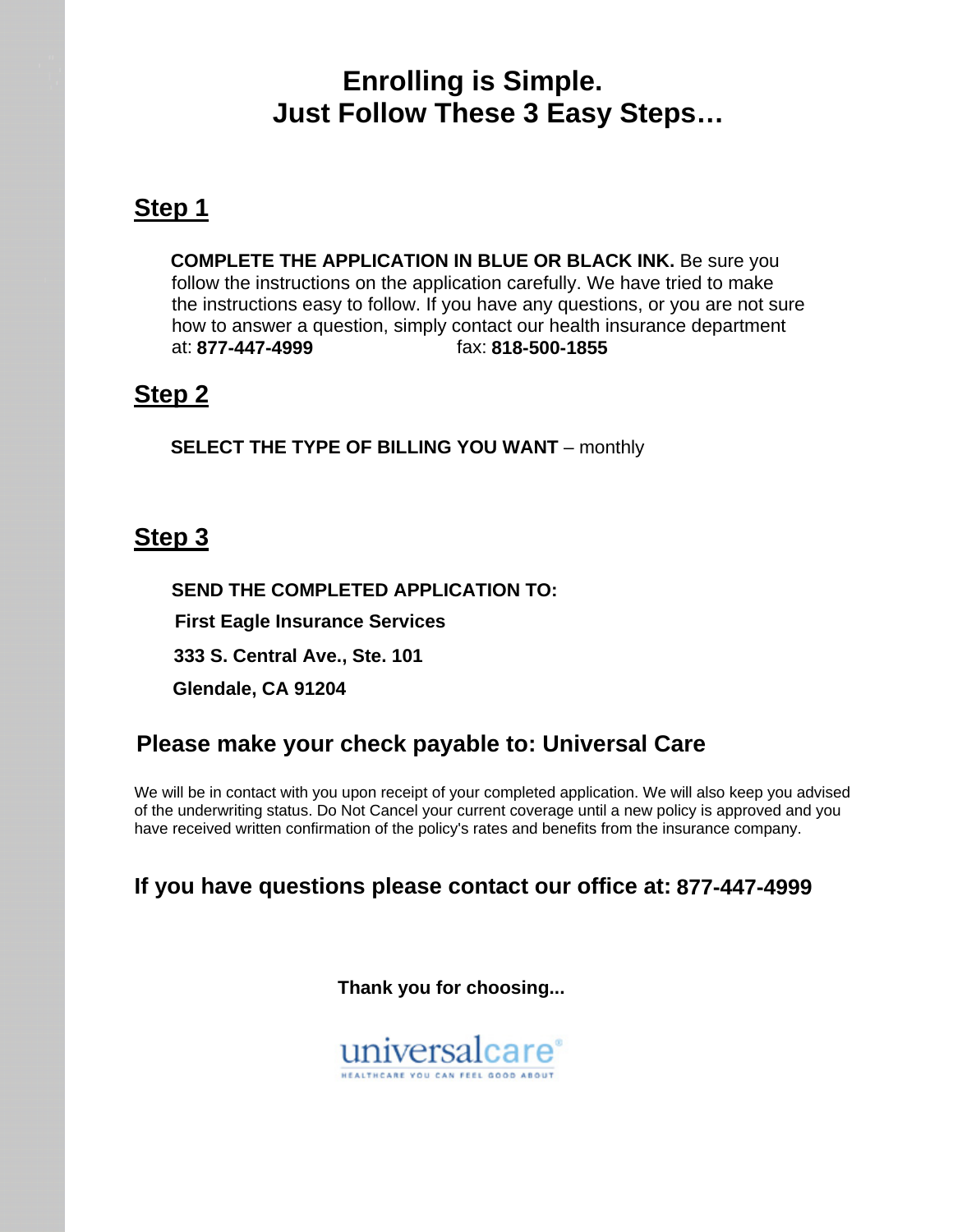# *THE PERSONAL PLAN CHOOSING THE PPLAN LA THAT'S RIGHT FOR YOU*

# *CHOOSING YOUR BENEFIT PLAN*

We're pleased to offer two benefit plan options for individuals and their families – Personal Plan 15 and Personal Plan 30. Both offer the same excellent benefits, but you have the freedom to choose the level of copayment that best fits your budget.You'll find a Summary of Plan Benefits on the following pages and rates in the enrollment packet.

# *PRESCRIPTION DRUG BENEFIT*

Universal Care covers prescription drugs on a formulary basis (including birth control pills and prescriptions for confirmed diagnosis of Schizophrenia, Schizoaffective disorder, Bipolar disorder, Major depressive disorders, Panic disorder, Obsessive-Compulsive disorder, Anorexia Nervosa, Bulimia Nervosa, Autism and Serious Emotional Disturbances in children) prescribed by a Universal Care physician if and only if they are dispensed at a contracted pharmacy.

# *PRIMARY CARE PHYSICIAN*

All of your medical care will be coordinated and managed through the Universal Care Primary Care Physician of your choice. Each covered family member can select his or her own Primary Care Physician from a Contracted Medical Group.These doctors become familiar with your specific medical needs, thereby offering you quality care and appropriate referrals to specialists whenever needed.



If you have any questions about which plan is best for you and your family, please call your broker or call Universal Care at **800-380-2522**. We'll be happy to assist you.

### *ENROLLING IN UNIVERSAL CARE IS EASY*

- 1) Once you've selected the benefit plan for you and your family members, complete the Application and Enrollment Form.
- 2) On the Application and Enrollment Form, you are asked to select a Primary Care Physician for each applicant from a Contracted Medical Group or the Champion Network.To make your selection, just follow the simple directions in the Provider Directory which is enclosed with this brochure.
- 3) You may also want to take a moment to review the Dental Plan Option information located in the enrollment packet. If you choose to enroll, just check the appropriate box on the Application and Enrollment Form, and then fill out the Dental Plan Enrollment Form.
- 4) Use the Rate Schedules in the enrollment packet to calculate your first month's premium. Please note there are premium differences depending on Network selection. (If you choose the Dental Option, make sure you add your dental premium amount to your first month's medical premium.)
- 5) Write a check for the total monthly premium amount, payable to Universal Care, and enclose it with your Application and Enrollment Forms in the envelope provided.
- 6) If you elect the convenience of preauthorized payment from your checking account, fill out the enclosed Electronic/Automatic Payment Form, and return it with your application.

In the event you have any questions, feel free to call us at **800-380-2522**.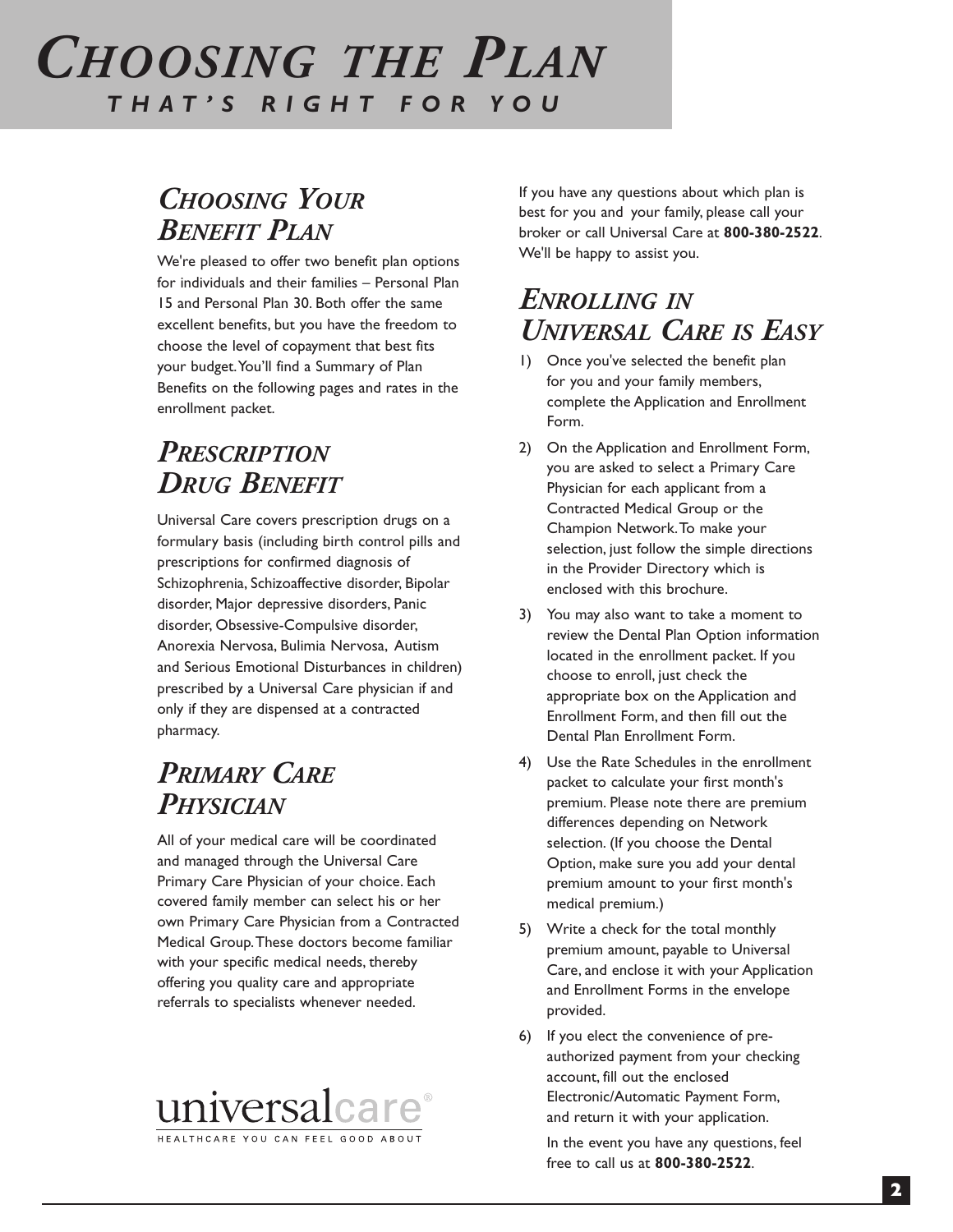|                                                                                                                                                 |                                                                                            | PERSONAL PLAN<br><b>APPLICATION AND ENROLLMENT FORM</b> |
|-------------------------------------------------------------------------------------------------------------------------------------------------|--------------------------------------------------------------------------------------------|---------------------------------------------------------|
| <b>Benefit Plan</b> (check appropriate choice)                                                                                                  | <b>Check Desired Network:</b>                                                              | universalcare®                                          |
| Personal Plan 15<br>Personal Plan 30                                                                                                            | □ Universal Care Network                                                                   | HEALTHCARE YOU CAN FEEL GOOD ABOUT                      |
| $\Box$ Dental Plan                                                                                                                              | ChampionHEALTH Network                                                                     | 1600 East Hill Street<br>Signal Hill, CA 90755-3682     |
| <b>Requested Effective Date</b><br>Month<br>Date<br>Year                                                                                        |                                                                                            | 800-380-2522<br>www.universalcare.com                   |
| $\Box$ New Enrollment                                                                                                                           | $\Box$ Addition of Dependent                                                               | $\Box$ Change of Primary Care Physician                 |
| The Applicant Certifies the following Information:<br>(Indicate the younger spouse as the applicant)<br><b>Last Name</b><br><b>Home Address</b> | <b>First Name</b><br><b>E-Mail Address</b><br>Must be complete $-$ P.O. Box not acceptable | Home Phone No.<br>M.I.                                  |
| City                                                                                                                                            | <b>State</b><br>County                                                                     | <b>Work Phone No.</b><br><b>Zip Code</b>                |
| <b>Employer</b>                                                                                                                                 | Occupation                                                                                 | Date of Hire<br>Month<br>Day<br>Year                    |
| <b>Applicant's Employer Address</b>                                                                                                             | City                                                                                       | <b>Zip Code</b><br><b>State</b>                         |
| <b>Spouse's Occupation</b>                                                                                                                      | <b>Spouse's Employer</b>                                                                   | <b>Work Phone No.</b>                                   |
| <b>Spouse's Employer Address</b>                                                                                                                | City                                                                                       | <b>State</b><br><b>Zip Code</b>                         |
|                                                                                                                                                 |                                                                                            | $D_{max}$ $d_{max}$ $C_{max}$                           |

#### *Applicant / Family Information*

List *yourself* and all eligible family members to be enrolled. If a listed family member's name is different from yours, please explain below. *Height and weight must be stated accurately.*

#### *Provider Selection:*

Please select a Primary Care Physician for each family member to assure prompt processing of this application.

| $\begin{tabular}{ c c } \hline Appendix & \textbf{M} & \textbf{M} & \textbf{M} & \textbf{M} & \textbf{M} \\ \hline \textbf{L} & \textbf{M} & \textbf{L} & \textbf{M} & \textbf{M} & \textbf{M} \\ \hline \textbf{L} & \textbf{L} & \textbf{L} & \textbf{L} & \textbf{M} & \textbf{M} & \textbf{M} \\ \hline \textbf{L} & \textbf{L} & \textbf{L} & \textbf{L} & \textbf{M} & \textbf{M} & \textbf{M} & \textbf{M} & \textbf{M} & \textbf{M$<br>Applicant |                                                                                          |  | Year<br>Month<br>Day |                                                                                                                                                      |  |
|----------------------------------------------------------------------------------------------------------------------------------------------------------------------------------------------------------------------------------------------------------------------------------------------------------------------------------------------------------------------------------------------------------------------------------------------------------|------------------------------------------------------------------------------------------|--|----------------------|------------------------------------------------------------------------------------------------------------------------------------------------------|--|
| E¤                                                                                                                                                                                                                                                                                                                                                                                                                                                       |                                                                                          |  |                      |                                                                                                                                                      |  |
| Applicant<br>B <sup>m</sup>                                                                                                                                                                                                                                                                                                                                                                                                                              |                                                                                          |  | Year<br>Month<br>Day |                                                                                                                                                      |  |
| Applicant<br>Ë.                                                                                                                                                                                                                                                                                                                                                                                                                                          |                                                                                          |  | Month<br>Year<br>Day |                                                                                                                                                      |  |
| Applicant<br>∣□ M<br>Iō۶                                                                                                                                                                                                                                                                                                                                                                                                                                 |                                                                                          |  | Year<br>Month<br>Day |                                                                                                                                                      |  |
| Applicant<br>Br<br>Br                                                                                                                                                                                                                                                                                                                                                                                                                                    |                                                                                          |  | Year<br>Month<br>Day |                                                                                                                                                      |  |
| Different last name explanation:                                                                                                                                                                                                                                                                                                                                                                                                                         |                                                                                          |  |                      |                                                                                                                                                      |  |
|                                                                                                                                                                                                                                                                                                                                                                                                                                                          | If available, I would prefer to receive materials in the following language. ___________ |  |                      |                                                                                                                                                      |  |
| $\Box$ Alaskan/Native American $\Box$ African American $\Box$ Asian/Pacific Islander                                                                                                                                                                                                                                                                                                                                                                     |                                                                                          |  |                      | The following information is voluntary and will help us to better serve your needs. Please check the ethnicity with which you most closely identify. |  |

**Check**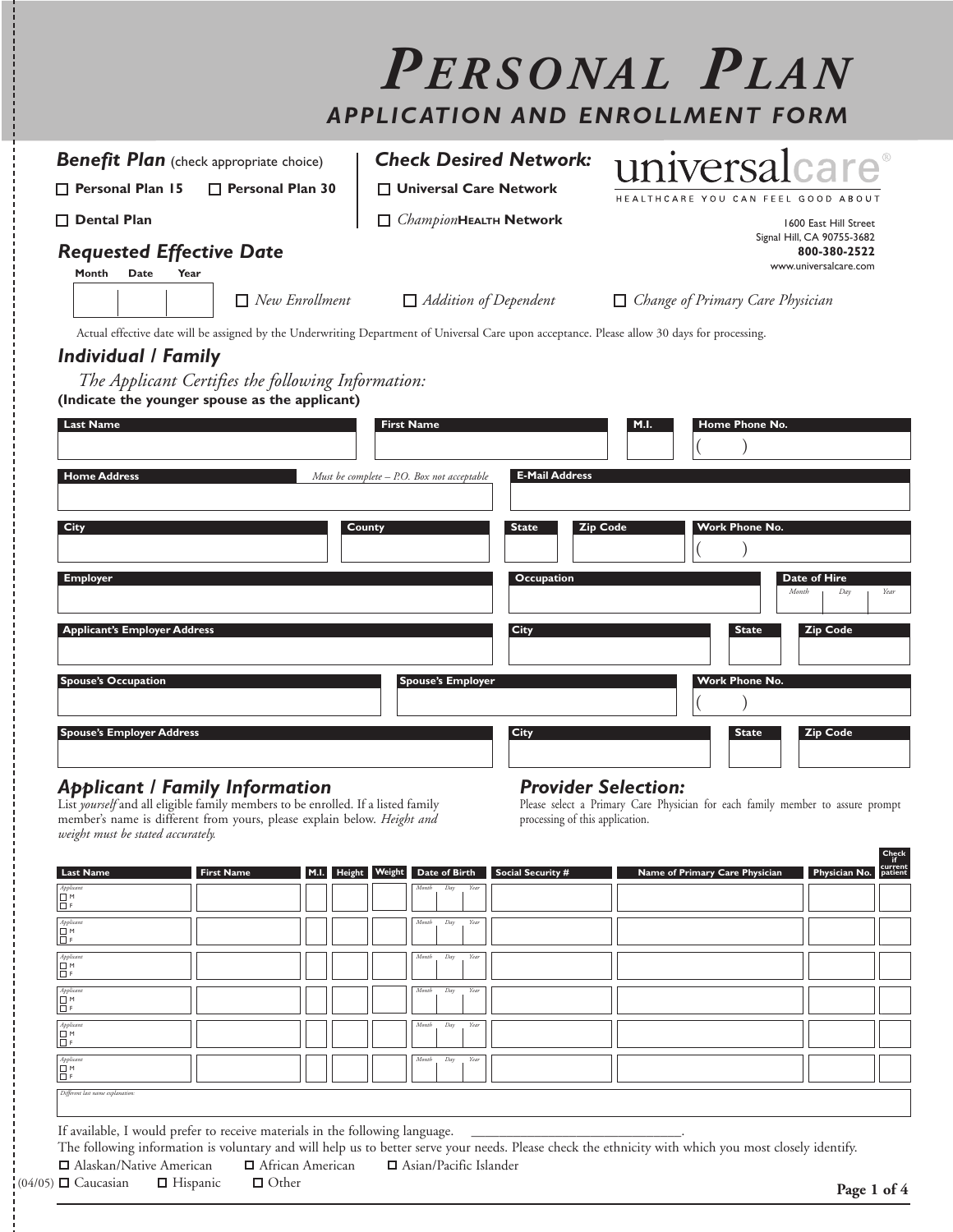# *Health Questionnaire*

 $\begin{array}{ccccccccccccccccc} \bullet & \bullet & \bullet & \bullet & \bullet & \bullet & \bullet \end{array}$ Has any person listed in this application ever had any signs or symptoms, been consulted for, received advice, sought treatment, had treatment recommended, received treatment or been hospitalized for any of the following conditions? All questions must be checked *Yes* or *No*, circle the conditions applicable and provide the information requested below.

|    | applicable and provide the information requested below.                                                                                                                                                                                                                                                                                                                                                                                                     | <b>YES NO</b>                                                                                                                                                                                                                                                                                                                                                                                                                                                                                                                                                                                                                                    |  |                                                                                                                                                                                                                                                                      | <b>YES NO</b> |  |
|----|-------------------------------------------------------------------------------------------------------------------------------------------------------------------------------------------------------------------------------------------------------------------------------------------------------------------------------------------------------------------------------------------------------------------------------------------------------------|--------------------------------------------------------------------------------------------------------------------------------------------------------------------------------------------------------------------------------------------------------------------------------------------------------------------------------------------------------------------------------------------------------------------------------------------------------------------------------------------------------------------------------------------------------------------------------------------------------------------------------------------------|--|----------------------------------------------------------------------------------------------------------------------------------------------------------------------------------------------------------------------------------------------------------------------|---------------|--|
|    | 1. Brain/nervous system - dizziness, headaches, seizure disorder,<br>loss of consciousness, epilepsy, paralysis, any neuromuscular<br>disease such as: muscular dystrophy, multiple sclerosis,<br>stroke, ALS, cerebral palsy, polio, mental retardation, history of                                                                                                                                                                                        |                                                                                                                                                                                                                                                                                                                                                                                                                                                                                                                                                                                                                                                  |  | 9. Skin conditions - skin cancer, melanoma, psoriasis, keratosis,<br>herpes, warts, birthmarks, burns, Erythema Nodosum, caposi<br>sarcoma, hemangioma, port wine birth marks?                                                                                       |               |  |
|    | malignant or nonmalignant tumor?<br>2. Cardiovascular system - heart or valve problems, coronary<br>artery disease, heart attack, congestive heart failure, heart<br>murmur, pericarditis, mitral valve prolapse, mitral<br>regurgitation, rheumatic fever, palpitations, high blood<br>pressure, shortness of breath, chest pain, previous open heart                                                                                                      | 10. Metabolic system - diabetes, gout, thyroid or adrenal<br>disorders, hormone or growth hormone deficiencies,<br>immune system disorders, lupus, erthematosis, Raynaud's<br>with AZT or Pentamidine therapy?<br>(CALIFORNIA LAW PROHIBITS AN HIV TEST FROM<br>BEING REQUIRED OR USED BY HEALTH CARE SERVICE<br>PLANS AS A CONDITION OF OBTAINING COVERAGE)<br>11. Diseases or problems of the eyes or sight, ears or hearing,<br>nose or breathing, throat or swallowing - such as: any<br>infections, crossed eyes, cataracts, detached retina, polyps,<br>ears, growths in the ears, nose, mouth or eyes, excessive<br>ears, nose or throat? |  | disease, acquired immune deficiency syndrome (AIDS), AIDS-<br>related complex (ARC), including evaluation for treatment                                                                                                                                              |               |  |
|    | surgery, congenital heart disease, palpitations, fainting spells?<br>3. Circulatory system - varicose veins, peripheral vascular<br>disease, phlebitis, blood clots, stroke, bleeding problems, blood<br>disorder, anemia, enlarged lymph nodes, white blood cell<br>problems; red blood cell problems, platelet disorder?                                                                                                                                  |                                                                                                                                                                                                                                                                                                                                                                                                                                                                                                                                                                                                                                                  |  |                                                                                                                                                                                                                                                                      |               |  |
| 4. | Respiratory tract - asthma, reactive airway disease, bronchitis,<br>hay fever, allergies, sinusitis, lung/chest problems of any kind,<br>emphysema, tuberculosis, spitting or coughing up blood,<br>shortness of breath, pneumonia, cystic fibrosis, pulmonary<br>fibrosis, chronic obstructive pulmonary disease, lung tumor                                                                                                                               |                                                                                                                                                                                                                                                                                                                                                                                                                                                                                                                                                                                                                                                  |  | deviated nasal septum, nose bleeds, hoarseness, ringing in the<br>smoking, neoplasm of the eye, previous trauma to the eyes,                                                                                                                                         |               |  |
|    | benign or malignant, fungal disease of the lung, sarcoidosis?                                                                                                                                                                                                                                                                                                                                                                                               |                                                                                                                                                                                                                                                                                                                                                                                                                                                                                                                                                                                                                                                  |  | 12. History of cancer, tumor, cysts in any location or organ of<br>the body?                                                                                                                                                                                         |               |  |
|    | 5. Digestive system - mouth, tongue, esophagus or stomach<br>problems, ulcer, gall bladder disorder, liver disease, cirrhosis,<br>jaundice, ascites, hepatitis, pancreatis, colon, intestinal or rectal<br>problems, colitis, chronic diarrhea, hemorrhoids, hernia,                                                                                                                                                                                        |                                                                                                                                                                                                                                                                                                                                                                                                                                                                                                                                                                                                                                                  |  | 13. Alcoholism, drug dependency or substance abuse?                                                                                                                                                                                                                  |               |  |
|    |                                                                                                                                                                                                                                                                                                                                                                                                                                                             |                                                                                                                                                                                                                                                                                                                                                                                                                                                                                                                                                                                                                                                  |  | 14. Presently a member of a support group? How long?                                                                                                                                                                                                                 |               |  |
|    | weight or eating problems, Hirschsprungs Disease, Crohns,<br>ulcerative colitis, blood in stool, vomiting of blood?                                                                                                                                                                                                                                                                                                                                         |                                                                                                                                                                                                                                                                                                                                                                                                                                                                                                                                                                                                                                                  |  | 15. Congenital anomoly of any organ, birth defects - Down's<br>syndrome, Cerebral Palsy, cleft lip or palate, clubfoot,                                                                                                                                              |               |  |
|    | 6. Urinary tract - renal colic, gravel or stone, urethra, bladder or<br>kidney problems, infections, stricture, pyelonephritis, kidney<br>tumor, blood in urine, tumor of the ureter or urethra or                                                                                                                                                                                                                                                          | or physical abnormalities?                                                                                                                                                                                                                                                                                                                                                                                                                                                                                                                                                                                                                       |  | development delay, mental retardation, or other neurological                                                                                                                                                                                                         |               |  |
|    | bladder, previous trauma to the bladder or genitals?                                                                                                                                                                                                                                                                                                                                                                                                        |                                                                                                                                                                                                                                                                                                                                                                                                                                                                                                                                                                                                                                                  |  | 16. Is any applying family member expecting to be a mother or<br>father (expecting a child)?                                                                                                                                                                         |               |  |
| 7. | Male reproductive system - prostate problems, infertility,<br>impotency, infections, herpes, syphilis, gonorrhea, or other                                                                                                                                                                                                                                                                                                                                  |                                                                                                                                                                                                                                                                                                                                                                                                                                                                                                                                                                                                                                                  |  | Expected delivery or adoption date:                                                                                                                                                                                                                                  |               |  |
|    | venereal disease, infection or inflammation of the testicle,<br>born with only one or no testicles, or history of undescended<br>testicles, cancer of the testicles, cancer of the prostrate,<br>cancer of the penis?                                                                                                                                                                                                                                       |                                                                                                                                                                                                                                                                                                                                                                                                                                                                                                                                                                                                                                                  |  | 17. Musculo-Skeletal system - neck, spine/back sprain, pain, injury,<br>or problems; sciatica, curvature of the spine, scoliosis; any<br>pain, injuries, or problems of the joints, bones, or muscles;<br>arthritis; rheumatoid arthritis, temporal/mandibular joint |               |  |
|    | 8. Female reproductive system - breast problems including<br>implants, adhesions, abnormal bleeding, endometriosis, fibroid<br>tumors, abnormal Pap tests, problems of the ovaries, uterus and<br>associated female organs, infertility, infections, genital warts,<br>herpes, syphilis or other venereal disease, excessive bleeding<br>during menses, abnormal menses, excessive hair on face or<br>abdomen, Turner's syndrome, Stein-Leventhal syndrome? |                                                                                                                                                                                                                                                                                                                                                                                                                                                                                                                                                                                                                                                  |  | syndrome (TMJ), Lyme disease, fractures/residual hardware,<br>dislocations, bunions, hammertoe, carpal tunnel syndrome,<br>physically handicapped, polio, any amputation, plantar warts,<br>chronic heel pain, chronic muscle pain or cramping?                      |               |  |

Please explain and provide us with FULL DETAILS for each "Yes" answer to any condition(s) checked in the preceding boxes. Include name of family member, nature of illness, dates and duration of treatment. In addition, please give details below of last doctor visit and/or physical examination for all family members listed regardless of the date or reason.

| Attach additional    |
|----------------------|
| sheets if necessary. |

| Condition<br>No. | <b>Family Member Name</b><br>(Name used on doctor's record)                                            | Name of hospital, full name of every physician<br>or clinic (include zip code)          | Name of condition(s)<br>or illness(es) treated | Indicate treatment rendered<br>such as check-ups, x-rays, lab and<br>surgical procedures, etc. |         |
|------------------|--------------------------------------------------------------------------------------------------------|-----------------------------------------------------------------------------------------|------------------------------------------------|------------------------------------------------------------------------------------------------|---------|
|                  | Name<br>Medical Record Number (if known)                                                               | Name                                                                                    |                                                | Medication Taken:                                                                              |         |
|                  | Date Began: Mo. ___________ Yr. _____<br>Still under treatment: $\Box$ Yes $\Box$ No                   | <b>Address</b><br>City<br>State<br>Zip                                                  |                                                | Date Prescribed:<br>Dosage:                                                                    |         |
| Condition<br>No. | Date Ended: / / /<br><b>Family Member Name</b><br>(Name used on doctor's record)                       | Phone<br>Name of hospital, full name of every physician<br>or clinic (include zip code) | Name of condition(s)<br>or illness(es) treated | Indicate treatment rendered<br>such as check-ups, x-rays, lab and<br>surgical procedures, etc. |         |
|                  | Name<br>Medical Record Number (if known)                                                               | Name<br><b>Address</b>                                                                  |                                                | Medication Taken:                                                                              |         |
|                  | Still under treatment: $\Box$ Yes $\Box$ No<br>Date Ended: /                                           | City<br>State<br>Zip<br>Phone                                                           |                                                | Date Prescribed:<br>Dosage:                                                                    |         |
| Condition<br>No. | <b>Family Member Name</b><br>(Name used on doctor's record)                                            | Name of hospital, full name of every physician<br>or clinic (include zip code)          | Name of condition(s)<br>or illness(es) treated | Indicate treatment rendered<br>such as check-ups, x-rays, lab and<br>surgical procedures, etc. |         |
|                  | Name<br>Medical Record Number (if known)                                                               | Name<br>Address                                                                         |                                                | Medication Taken:                                                                              |         |
| Page 2<br>of 4   | Date Began: Mo. ___________ Yr. ____<br>Still under treatment: $\Box$ Yes $\Box$ No<br>Date Ended: / / | City<br>State<br>Zip<br>Phone                                                           |                                                | Date Prescribed:<br>Dosage:                                                                    | (04/05) |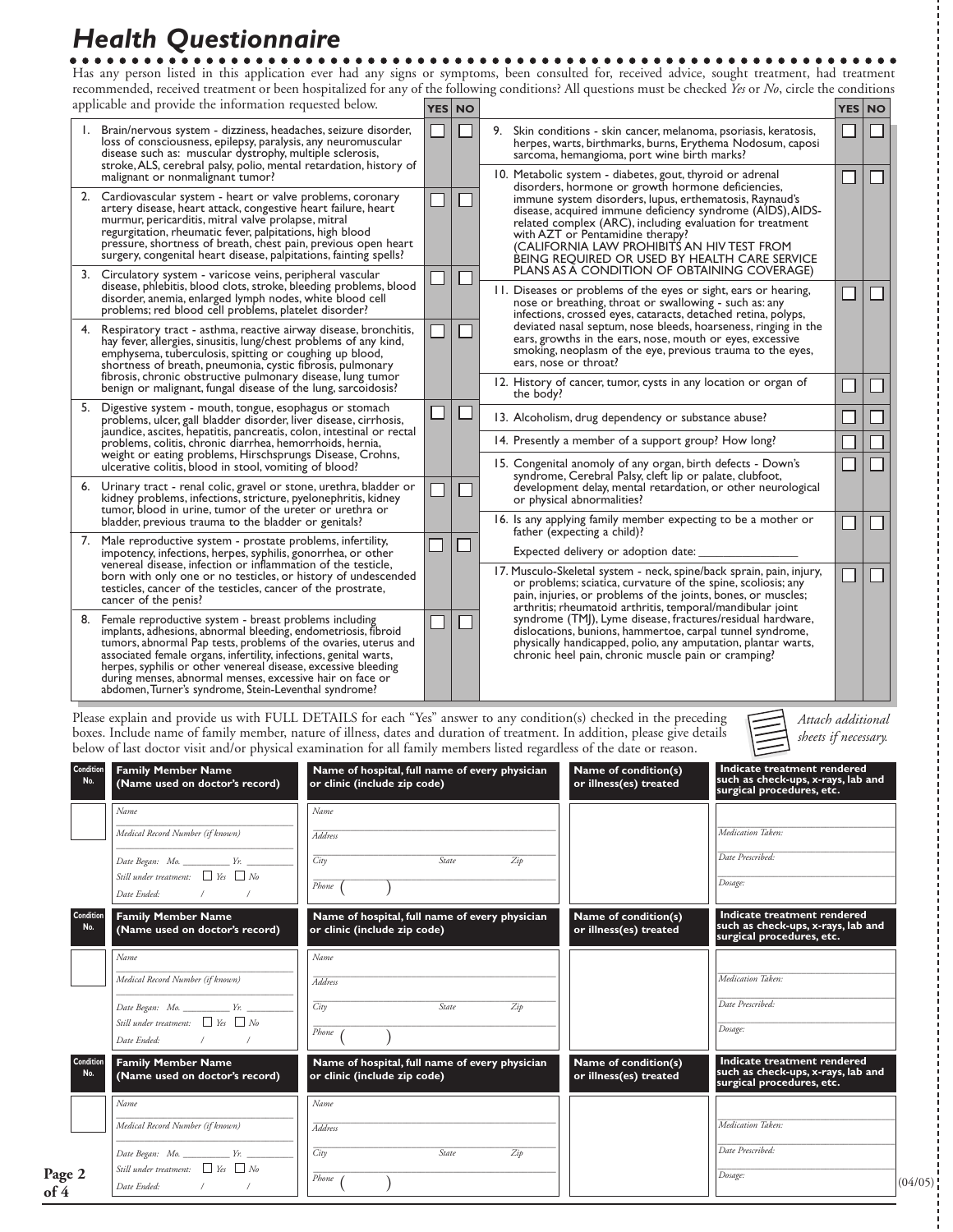## *Health Questionnaire continued*

|                                                                                                                                                                                                                                                                                                                                                                               | <b>YES</b> | <b>NO</b> |                             | Please answer each question. If yes, please provide details in the space provided. |
|-------------------------------------------------------------------------------------------------------------------------------------------------------------------------------------------------------------------------------------------------------------------------------------------------------------------------------------------------------------------------------|------------|-----------|-----------------------------|------------------------------------------------------------------------------------|
| Have any applying persons ever smoked cigarettes, cigars or pipes,<br>or used chewing tobacco products. If yes, how many per 24 hours                                                                                                                                                                                                                                         |            |           | Person:                     | Packs per day:                                                                     |
| and for what period of time?                                                                                                                                                                                                                                                                                                                                                  |            |           | How many years:             | When did you/they stop:                                                            |
| • Do any applying persons drink alcoholic beverages?                                                                                                                                                                                                                                                                                                                          |            |           | Person:<br>Drinks per week: | Type:                                                                              |
| • Have any applying persons ever had any application for health or<br>life insurance declined, postponed or restricted in any way?                                                                                                                                                                                                                                            |            |           | Person:<br>Please explain:  |                                                                                    |
| • Have any applying persons ever requested or received a pension,<br>benefits or payment because of an injury, sickness or disability?                                                                                                                                                                                                                                        |            |           | Person:<br>Please explain:  |                                                                                    |
| Has any applying person had other health coverage (insurance)<br>within the last 6 months? Type of coverage: Single/Family Group<br>HMO Disability Medicare Short Term or Interim Other                                                                                                                                                                                       |            |           | Person:<br>Please explain:  |                                                                                    |
| • Have any applying persons ever received any counseling or<br>treatment for symptoms of depression, manic depression, anxiety,<br>panic attacks, nervousness, mental or emotional disorders,<br>schizophrenia, behavior problems, hyperactivity, attention deficit<br>disorder, eating disorders, bulimia, anorexia, alcohol or substance<br>abuse, or for any other reason? |            |           | Person:<br>Please explain:  |                                                                                    |
| • Have any applying persons ever been a patient in a hospital, clinic,<br>sanatorium, or other medical facility? For how long and how<br>many years ago?                                                                                                                                                                                                                      |            |           | Person:<br>Please explain:  |                                                                                    |
| • Have any applying persons ever had any surgery including<br>cosmetic/reconstructive surgery?                                                                                                                                                                                                                                                                                |            |           | Person:<br>Please explain:  |                                                                                    |
| • Have any applying persons ever had abnormal laboratory results,<br>blood work, X-rays, EKG's, EMG's, nerve conduction or blood flow<br>studies, CT Scans, MRIs or PET Scans or angiograms?                                                                                                                                                                                  |            |           | Person:<br>Please explain:  |                                                                                    |
| • Do any applying persons have a prosthesis, implant, or retained<br>hardware?                                                                                                                                                                                                                                                                                                |            |           | Person:<br>Please explain:  |                                                                                    |
| • Have any applying persons been advised to undergo further<br>testing, treatment or surgery which has not yet been performed<br>by a physician, dentist, or other provider?                                                                                                                                                                                                  |            |           | Person:<br>Please explain:  |                                                                                    |
| • Have any applying persons had any pain or difficulty breathing,<br>chewing, swallowing, jaw problems either medical or dental?                                                                                                                                                                                                                                              |            |           | Person:<br>Please explain:  |                                                                                    |
| • Has anyone had treatment in the last 10 years, contacted or seen<br>a physician, psychologist, chiropractor, counselor, therapist or any<br>other person providing health care services?                                                                                                                                                                                    |            |           | Person:<br>Please explain:  |                                                                                    |
| Do any applying persons presently have any condition or illness<br>not mentioned elsewhere on this application or complications or<br>residuals remaining following any treatment?                                                                                                                                                                                            |            |           | Person:<br>Please explain:  |                                                                                    |

Please provide information regarding the last doctor visit and/or physical examinations for ALL persons applying.

| <b>Name of Family Member</b> | <b>Date of Visit</b> | <b>Reason For Visit and Results</b> | Name and Address of Attending Physician/Clinic |
|------------------------------|----------------------|-------------------------------------|------------------------------------------------|
|                              |                      |                                     |                                                |
|                              |                      |                                     |                                                |
|                              |                      |                                     |                                                |
|                              |                      |                                     |                                                |
|                              |                      |                                     |                                                |

List all medications taken currently or within the last year by any persons listed on this application.

(04/05)

| Name of Family Member     |                                   | . | . .<br>Name and Address of Attending Physician |                                   |
|---------------------------|-----------------------------------|---|------------------------------------------------|-----------------------------------|
| <b>List Medication(s)</b> | Date Prescribed Date Discontinued |   | <b>List Medication(s)</b>                      | Date Prescribed Date Discontinued |
|                           |                                   |   |                                                |                                   |

*Please attach additional sheets of paper to provide further information for the application, if necessary. List the page number. section name and condition you are explaining.Also, please identify the applicable family member.*

*Attach additional sheets if necessary.*

**ANY MISREPRESENTATIONS RELATED TO PRE-EXISTING IMPAIRMENT OR DISEASE MAY VOID YOUR COVERAGE. INCOMPLETE APPLICATIONS WILL BE RETURNED WHICH MAY DELAY PROCESSING AND ELIGIBILITY.**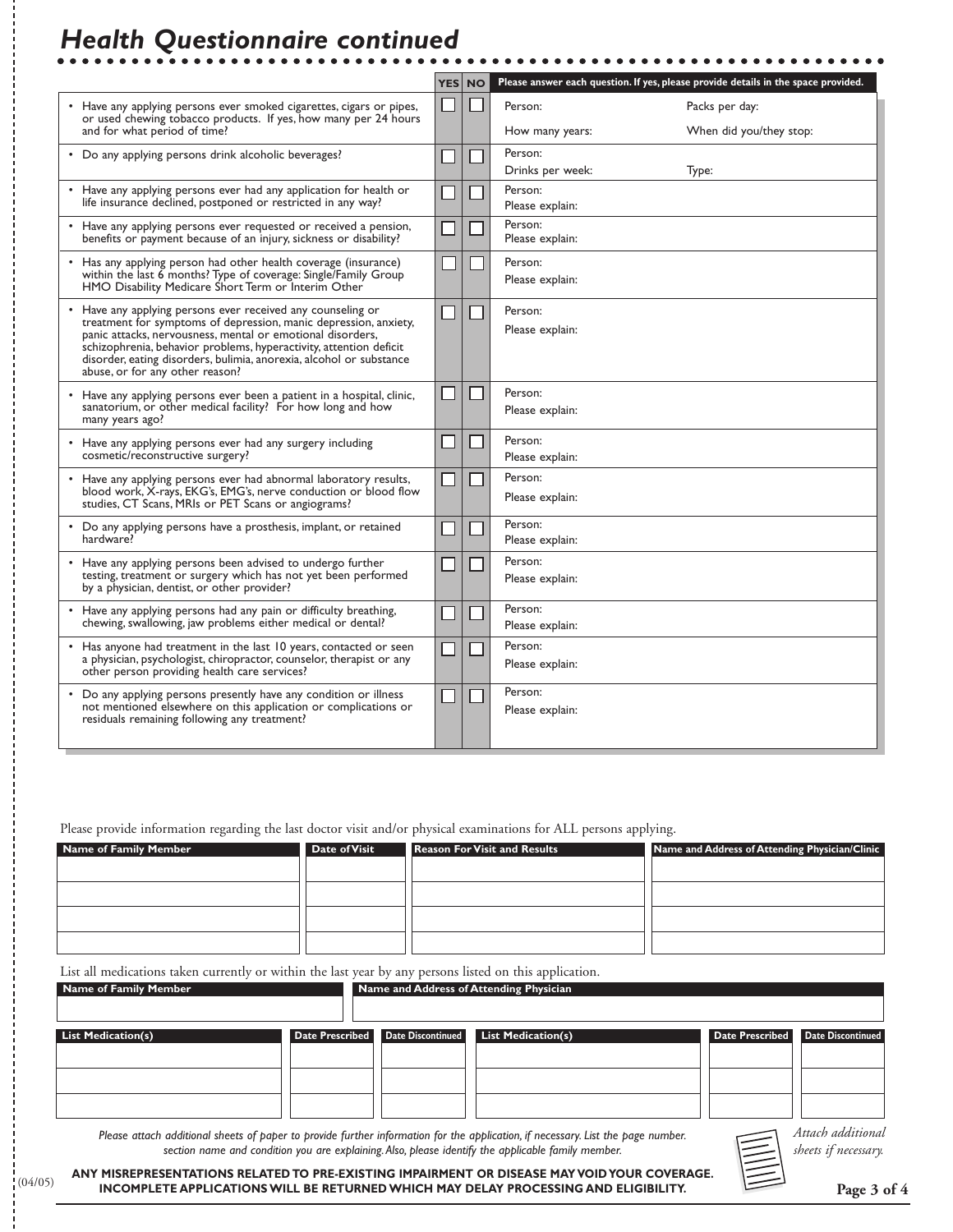**I, the undersigned, represent that:** All information on this application is true and complete to the best of my knowledge, and that no material information has been withheld or omitted concerning the past and present state of the applicant's or any family member's health.

**I, the undersigned, understand that:** I give my consent to all doctors, hospitals and providers of health services to furnish any and all records pertaining to my family's or my own medical history, including dates of treatment, nature of accident or sickness and record of surgery, patient records of members and any information concerning AIDS (Acquired Immune Deficiency Syndrome) or ARC (Aids Related Complex), which Universal Care requires, to a representative of Universal Care for review and keeping. A photocopy of this request is as valid as the original.

Universal Care will rely upon the accuracy and completeness of the application information, for contracting with or for rejecting the applicant, and the discovery of additional material facts, known by the applicant but not disclosed herein, may result in the rescission or modification of any contract entered into. It is my responsibility to report any changes in my eligibility or that of my dependents.

**I AGREE AND UNDERSTAND THAT ANY AND ALL DISPUTES, INCLUDING CLAIMS RELATING TO THE DELIVERY OF SERVICES UNDER THE PLAN AND CLAIMS OF MEDICAL MALPRACTICE (THAT IS AS TO WHETHER ANY MEDICAL SERVICES RENDERED UNDER THE HEALTH PLAN WERE UNNECESSARY OR UNAUTHORIZED OR WERE IMPROPERLY, NEGLIGENTLY OR INCOMPETENTLY RENDERED), EXCEPT FOR CLAIMS SUBJECT TO ERISA, BETWEEN MYSELF AND MY DEPENDENTS ENROLLED IN THE PLAN (INCLUDING ANY HEIRS OR ASSIGNS) AND UNIVERSAL CARE OR ANY OF ITS PARENTS,**

**SUBSIDIARIES OR AFFILIATES SHALL BE DETERMINED BY SUBMISSION TO BINDING ARBITRATION. ANY SUCH DISPUTE WILL NOT BE RESOLVED BY A LAWSUIT OR RESORT TO COURT PROCESS, EXCEPT AS THE FEDERAL ARBITRATION ACT PROVIDES FOR JUDICIAL REVIEW OF ARBITRATION PROCEEDINGS. ALL PARTIES TO THIS AGREEMENT ARE GIVING UP THEIR CONSTITUTIONAL RIGHT TO HAVE ANY SUCH DISPUTE DECIDED IN A COURT OF LAW BEFORE A JURY, AND INSTEAD ARE ACCEPTING THE USE OF BINDING ARBITRATION.**

If the sole Applicant under this application is under 18 years of age, Applicant's parent or legal guardian must sign below as such. In such event, the parent or legal guardian does hereby agree to be legally responsible for the accuracy of information in this Application and for payment of fees. If such responsible party is not the natural parent of the Applicant, copies of the court papers authorizing guardianship must be submitted with this application.

I understand and agree that by enrolling or accepting services under this Health Plan, I and any enrolled dependents are obligated to understand and abide by all terms, conditions and provisions of the Universal Care Subscriber Agreement.

I have read and understand the terms of this Application and my signature below indicates my acceptance of these terms and that the information entered in this Application is complete, true and correct.

Please see the Combined Evidence of Coverage and Disclosure Form, as well as the Individual Subscriber Agreement for additional information on benefit exclusions and limitations.

By my signature below, I acknowledge that I have received a copy of Universal Care's Notice of Privacy Practice.

Attached is my personal check or money order in an amount equal to one month's dues as my deposit. It will be refunded if my application is not approved. If I am accepted, this application will become part of the agreement between Universal Care and myself and enrolled dependents. Coverage is effective upon approval by Universal Care and Notification to Applicant.

| Signature of Applicant / Parent or Legal Guardian (Required) | Today's Date (Required)        |
|--------------------------------------------------------------|--------------------------------|
|                                                              |                                |
|                                                              |                                |
| Signature of Spouse / Parent or Legal Guardian (Required)    | Today's Date (Required)        |
|                                                              |                                |
|                                                              |                                |
| Signature of Applicant's Dependent Age 18 or over (Required) | <b>Today's Date (Required)</b> |
|                                                              |                                |
|                                                              |                                |
| Signature of Applicant's Dependent Age 18 or over (Required) | Today's Date (Required)        |
|                                                              |                                |
|                                                              |                                |

#### **• IMPORTANT – ALL SIGNATURES MUST INCLUDE TODAY'S DATE •**

### *Agent's Certification*

✍*For Company Use Only*

**I hereby certify** that I am not aware of any information not disclosed in this application or enrollment form by my client which may have a bearing on this risk. **I hereby certify** that I have advised my client not to terminate any existing coverage until receiving notice that the coverage being applied for by the applicant is accepted.

| <b>Writing Agent's Name</b><br>First Eagle, Inc. | Agent #            | <b>Telephone Number</b><br>877-447-4999 |
|--------------------------------------------------|--------------------|-----------------------------------------|
| <b>Agent's Address</b>                           |                    | Tax I.D .Number                         |
| 333 S. Central Ave., Ste. 101                    | Glendale, CA 91204 |                                         |
| <b>Agent's Signature</b>                         |                    | <b>Date</b><br>Year<br>Month<br>Day     |

| <b>Reviewed By</b> | Date | <b>Effective Date</b> | Subscriber# | SA# |
|--------------------|------|-----------------------|-------------|-----|
|                    |      |                       |             |     |
| <b>Approved By</b> | Date |                       | UCR#        | GA# |
|                    |      |                       |             |     |